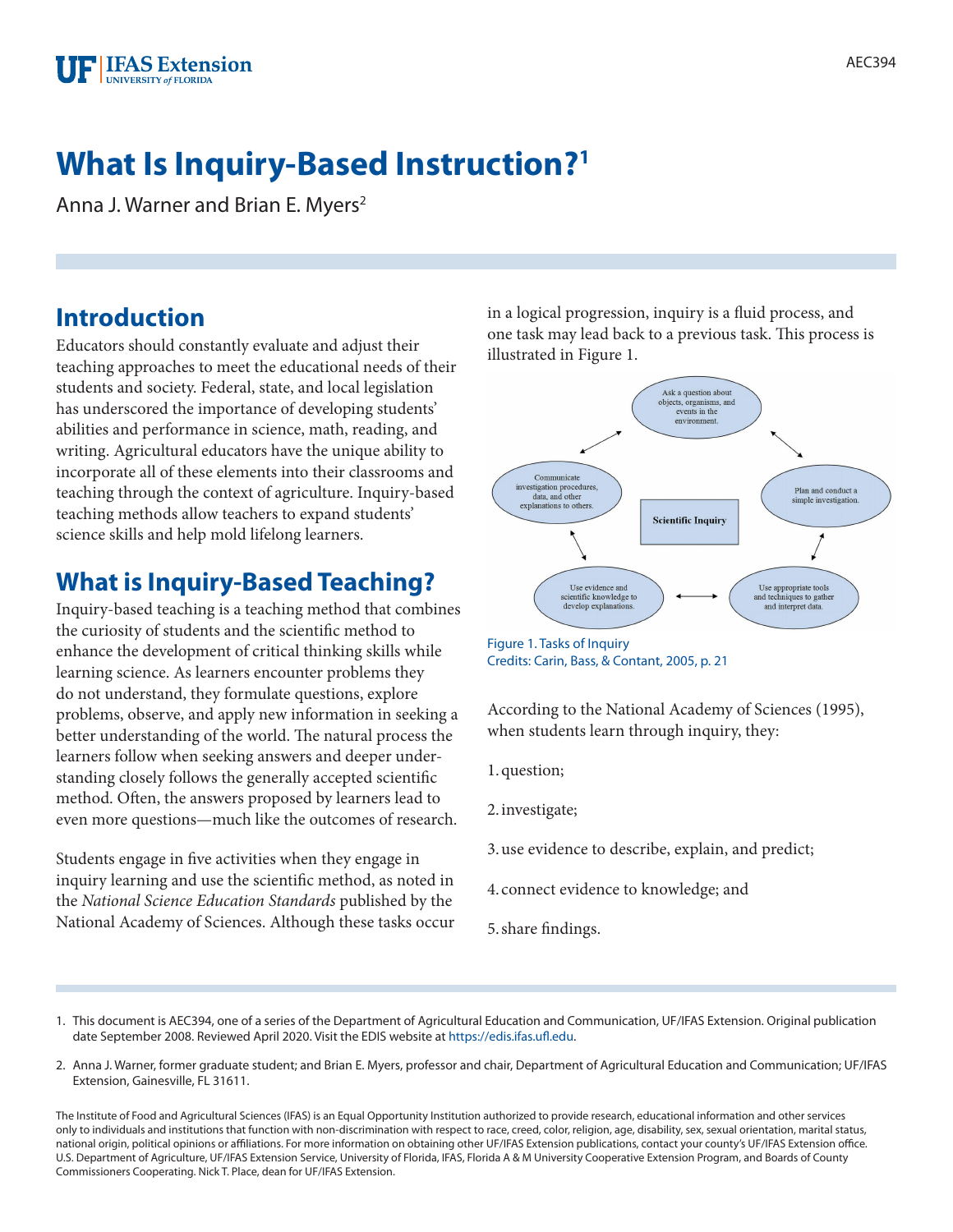Each of these factors can be found in the following example.

#### **Example**

#### **Step 1: Question**

Students in an introductory agricultural education course notice that one of the two plants the class planted on the same day and placed in different parts of the classroom is bigger than the other. This observation may cause the students to ask, "What is making Plant A grow faster than Plant B?"

#### **Step 2: Investigate**

Students know plants need water to grow. They know the plants receive the same amount of water because they are responsible for watering the plants and give the same amount of water to each plant. Since the students know the water is the same for each plant, they decide there must be another explanation for the difference in plant growth. The students research plant growth and find light and temperature are also important factors. The students decide to monitor the temperature in each location to see if a temperature difference exists. For one week, the students take the temperature next to each plant in the morning and the afternoon.

#### **Step 3: Use Evidence to Describe, Explain, and Predict**

At the end of the week, the students review all of the data collected and determine the temperature is the same in both locations. Their findings eliminate temperature as the cause of Plant A growing faster than Plant B. The learners predict that light is the cause of the difference in plant growth, so they decide to monitor the amount of light the plants are receiving.

#### **Step 2: Investigate**

The students decide to count the hours of sunlight each plant receives in one day. Every hour, the students check each plant and mark if the plant is in the sun or not.

#### **Step 3: Use Evidence to Describe, Explain, and Predict**

At the conclusion of the experiment, the students find Plant A receives four hours more sunlight than Plant B. They can conclude light affected the different growth rates of the two plants.

#### **Step 4: Connecting Evidence to Knowledge**

As a result of their experiment, the students note that water, temperature, and light affect plant growth. They realize a difference in one of these factors can cause a noticeable difference in plant growth.

#### **Step 5: Sharing Findings**

Since the students did such a good job finding the answer to their question, the teacher asks them to share their work during a parent showcase night. The students explain each aspect of their experiment process and discuss the findings and conclusions.

# **Why Use Inquiry-Based Teaching?**

Agricultural educators can play a vital role in achieving some of the standards in science, math, reading, and writing, while teaching the agricultural curriculum. When students engage in inquiry, they utilize skills from across multiple disciplines (e.g., science, math, social science, language arts, and creative thinking) by collaborating with others, collecting and interpreting data, organizing and developing representations of their data, and sharing their findings with others. Inquiry-based teaching methods provide flexibility to the teachers and students by facilitating student contribution of their strengths, so students of different developmental levels and learning styles learn together. Inquiry-based methods align with the hands-on, experiential education format agricultural education provides. Inquiry-based learning requires students to actively use their hands and minds, and as a result, students are able to assemble ideas to create their own knowledge and understanding.

## **Conclusion**

Inquiry-based methods support many national and state learning standards and allow agricultural educators to contribute to school-wide educational goals. For additional ideas on further developing inquiry-based learning techniques, see the companion publication titled [Implementing](http://edis.ifas.ufl.edu/WC076)  [Inquiry-Based Teaching Methods](http://edis.ifas.ufl.edu/WC076)*.*

### **Useful Resources**

Budnitz, N. (2000). *What do we mean by inquiry?* Retrieved January 21, 2008, from http://www.biology.duke.edu/cibl/ inquiry/what\_is\_inquiry.htm [Available at http://web.mac. com/d\_m\_young/iWeb/The%20Hidden%20Cost%20of%20 Education/Written%20Insights/224B7FCA-8971-41DA-8F2B-1E80BC900B78\_files/What%20Do%20We%20 Mean%20by%20Inquiry.doc]